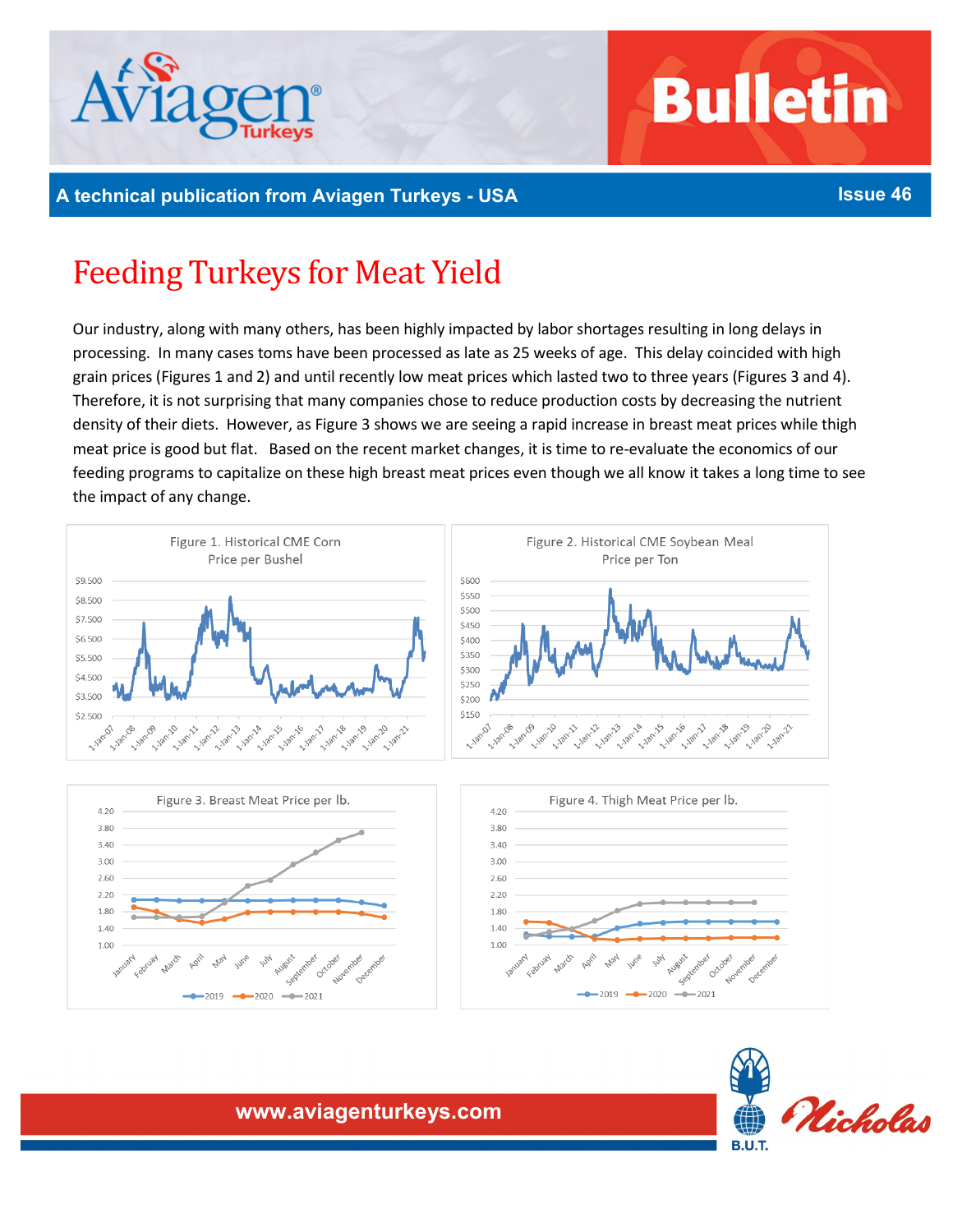Feeding to maximize the genetic potential for breast meat is always dynamic. While dark meat prices may increase, the white meat has the highest revenue potential and therefore it is important that we focus our feeding programs to maximize breast meat yield (Figure 5). It is always a balancing act to manage the input cost of the feeding program and nutrient content with the revenue of the various parts of the turkey carcass. Regardless of the circumstances, we must always be fully aware of the impact of nutritional changes on performance and yield. In general, the amino acid requirement for lysine is higher if maximum breast meat yield is the primary objective versus feed conversion and weight.

Recently Aviagen Turkeys conducted a pen trial to investigate the impact of high nutrient density diets (higher protein and amino acids) with equal energy levels. There were 6 replications per treatment and 20 toms per replication. Turkeys were processed at 19 weeks of age. The nutrient levels and cost for the ingredients (no milling cost) are shown in Table 1.



#### Table 1. Feeding Program and Nutrient Levels

|                                      | <b>Pre-Starter</b> |            | <b>Starter</b> |             | Grower 1 |             | <b>Grower 2</b> |             | <b>Finisher 1</b> |          | <b>Finisher 2</b> |             |
|--------------------------------------|--------------------|------------|----------------|-------------|----------|-------------|-----------------|-------------|-------------------|----------|-------------------|-------------|
|                                      |                    | High       |                | <b>High</b> |          | <b>High</b> |                 | <b>High</b> |                   | High     |                   | <b>High</b> |
|                                      | Control            | Density    | Control,       | Density     | Control  | Density     | Control         | Density     | Control           | Density  | Control           | Density     |
| Cost, USD per ton for<br>ingredients | \$308.77           | \$327.97   | \$304.66       | \$322.32    | \$290.63 | \$307.40    | \$272.48        | \$286.81    | \$268.04          | \$280.20 | \$261.19          | \$271.22    |
| Age fed, weeks                       | $0$ to $3$         | $0$ to $3$ | $3$ to $6$     | $3$ to $6$  | 6 to 9   | 6 to 9      | 9 to 12         | 9 to 12     | 12 to 15          | 12 to 15 | 15 to 19          | 15 to 19    |
| Protein, %                           | 29.65              | 32.34      | 28.58          | 31.29       | 26.65    | 29.04       | 22.80           | 24.85       | 20.13             | 22.00    | 19.72             | 21.14       |
| ME, Kcal / lb.                       | 1403               | 1403       | 1421           | 1421        | 1434     | 1434        | 1474            | 1474        | 1543              | 1543     | 1533              | 1533        |
| Total fat, %                         | 9.38               | 9.95       | 9.68           | 10.39       | 10.08    | 10.60       | 10.33           | 10.78       | 11.64             | 12.14    | 11.07             | 11.42       |
| DG Lysine, %                         | 1.75               | 1.93       | 1.66           | 1.83        | 1.52     | 1.67        | 1.27            | 1.40        | 1.10              | 1.21     | 1.03              | 1.13        |
| DG Methionine, %                     | 0.79               | 0.88       | 0.76           | 0.84        | 0.71     | 0.78        | 0.59            | 0.66        | 0.53              | 0.59     | 0.52              | 0.58        |
| DG M+C, %                            | 1.14               | 1.25       | 1.10           | 1.21        | 1.02     | 1.12        | 0.86            | 0.95        | 0.77              | 0.85     | 0.76              | 0.84        |
| <b>DG Threonine.</b> %               | 1.21               | 1.32       | 1.17           | 1.28        | 1.09     | 1.20        | 0.93            | 1.02        | 0.83              | 0.91     | 0.78              | 0.85        |
| CALCIUM, %                           | 1.70               | 1.70       | 1.61           | 1.61        | 1.56     | 1.56        | 1.43            | 1.43        | 1.18              | 1.18     | 1.13              | 1.13        |
| Available Phosphorus, %              | 0.71               | 0.71       | 0.69           | 0.69        | 0.67     | 0.67        | 0.62            | 0.62        | 0.52              | 0.52     | 0.48              | 0.48        |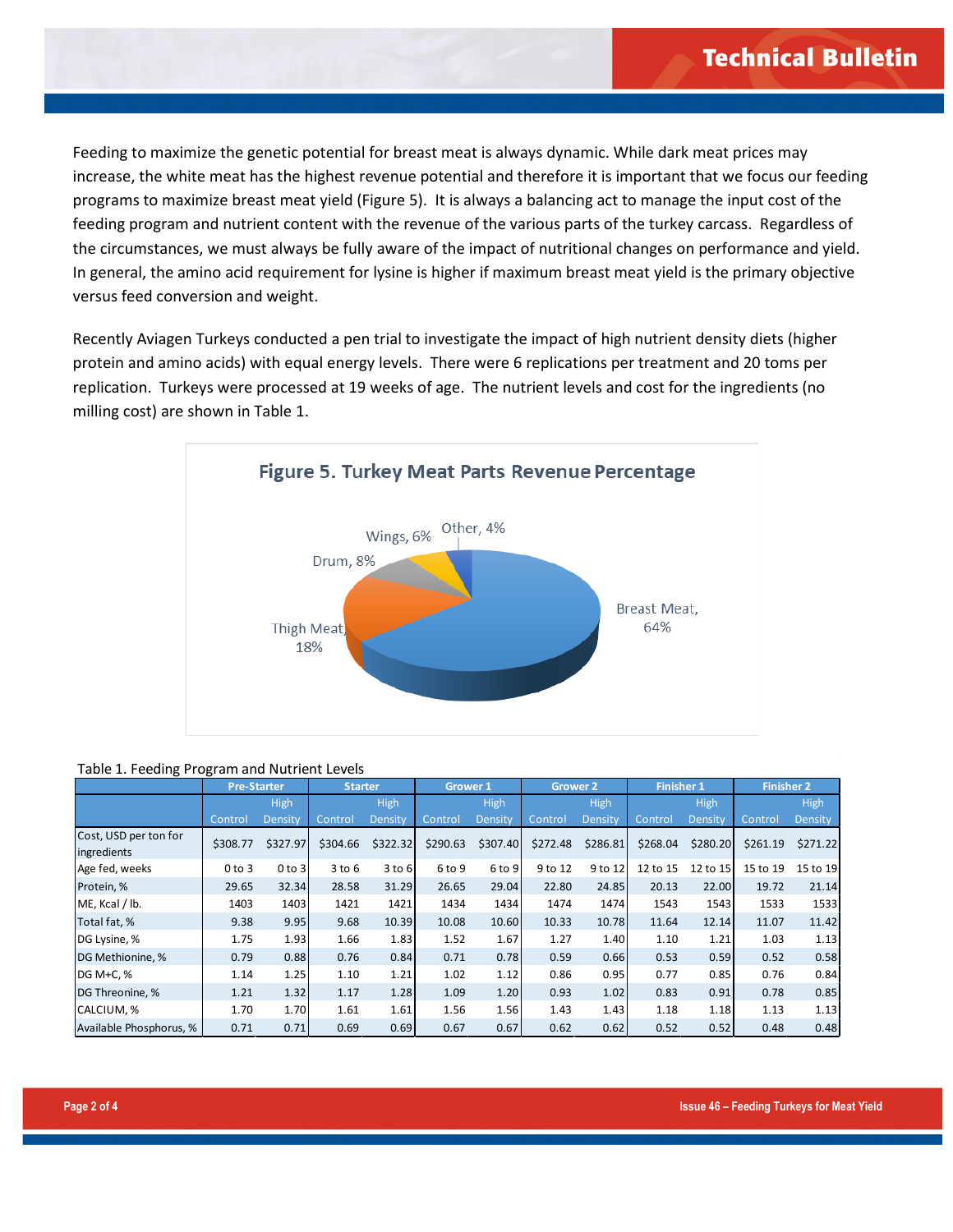Increasing the nutrient density of the diet did not have a signifiant impact on weight or feed conversion (Table 2). Without looking at yield the lack of weight and feed conversion responses to higher amino acid levels does not justify the additional cost of the diets. In most cases and experiments the analysis would stop here and assume the investment is not economical. But we are in the business of meat and not only live weight.

Carcass cutup data is shown in Table 3. The high density diets resulted in a significant increase in the overall carcass without giblets (CWOG) yield as well as Breast meat yield, see Figure 6. These was a decrease in the dark meat yields, but as noted previously, the white meat has more revenue potential from each bird.

| Table 2. Thipact of Diet Density on Weight and Feed Conversion of Tonis |                   |                  |                  |  |  |  |  |
|-------------------------------------------------------------------------|-------------------|------------------|------------------|--|--|--|--|
|                                                                         | Live Weight, lbs. | Live Weight, Kgs | <b>Gross FCR</b> |  |  |  |  |
| Control                                                                 | 47.37             | 21.49            | 2.186            |  |  |  |  |
| High density                                                            | 47.78             | 21.67            | 2.214            |  |  |  |  |
|                                                                         | NS                | NS               | NS               |  |  |  |  |

Table 2. Impact of Diet Density on Weight and Feed Conversion of Toms

NS = not significant; S = Significant difference

#### Table 3. Impact of Diet Density on Carcass Yield Percentages

|              |             |               |             |             | ັ            |             |            |       |             |
|--------------|-------------|---------------|-------------|-------------|--------------|-------------|------------|-------|-------------|
|              |             | <b>Breast</b> | Thigh       | Drum        |              |             |            |       |             |
|              | <b>CWOG</b> | <b>Meat</b>   | <b>Meat</b> | <b>Meat</b> | <b>Wings</b> | <b>Back</b> | <b>TAG</b> | Frame | <b>Skin</b> |
| Control      | 80.87       | 34.31         | 16.76       | 12.1        | 10.05        | 6.51        | 5.99       | 11.81 | 6.01        |
| High density | 81.08       | 35.11         | 16.33       | 11.85       | 9.86         | 6.43        | 6.23       | 11.78 | 6.03        |
|              |             |               |             |             | NS           | ΝS          | NS         | NS    | <b>NS</b>   |

NS = not significant; S = Significant difference

### Figure 6. Significant Differences in Meat Yield